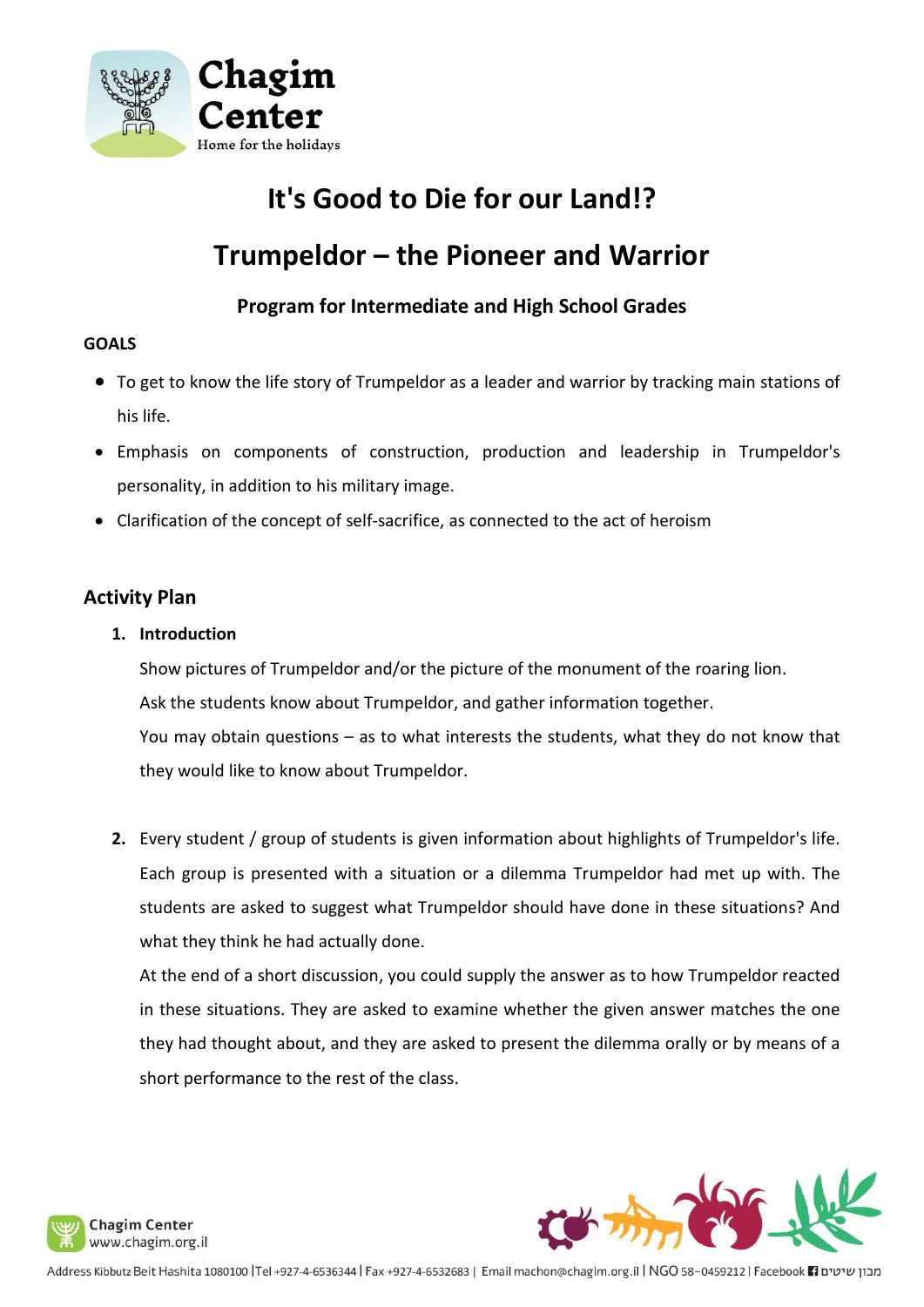

### **Recruitment to the Army**

Trumpeldor was influenced by Tolstoy's philosophy. Under this influence he became vegetarian since the age of 14 and trained his body to adapt to uncomfortable conditions. Under this influence he opposed militarism and aggression (a view that opposes the use of force is called pacifism). When he came of age for enlisting in the Russian army, he deliberated whether or not to join the army, being that he suspected that his basic opposition to militarism would be interpreted as cowardice, and that his fear and faithlessness to the homeland stems from his being a Jew.

- What do you think Trumpeldor should do?
- Should he enlist in contrast to his belief in order to defend the attitude to Jews, or should he stick to his belief without considering the impact of his acts?
- What do you think Trumpeldor did?

Trumpeldor decides to enlist to the army and not to avoid this, despite his beliefs due to his fear that this would be interpreted as an act of fear - being a Jew.

"In the past my beliefs Tolstoyist (anti-military) and when I was recruited to the army, I also considered refraining from giving the vow. Yet I retracted this plan, perhaps, primarily out of the fear that "they" may say: "The dirty Jew behaves like a trickster: He relies on beliefs, but he actually fears army service… According to my beliefs I am not a man of war and I would not hold weapons unless I have no other choice."

#### **Dealing with an Injury in Battle**

Trumpeldor enlists in the Russian army in 1903 after he had studied dentistry. As an academic soldier he is given better conditions than other soldiers, and he could be released from menial jobs, yet he refuses to take advantage of these privileges. When the Russian-Japan war breaks out he participates in the warfare and gains fame for his courage and bravery. In one of the battles his arm is injured by a shell. This injury results in the amputation of his hand. Such a serious injury is sufficient reason for discharge a person from the army or at least from giving him a position far from the front.

• In your opinion, what should Trumpeldor do?



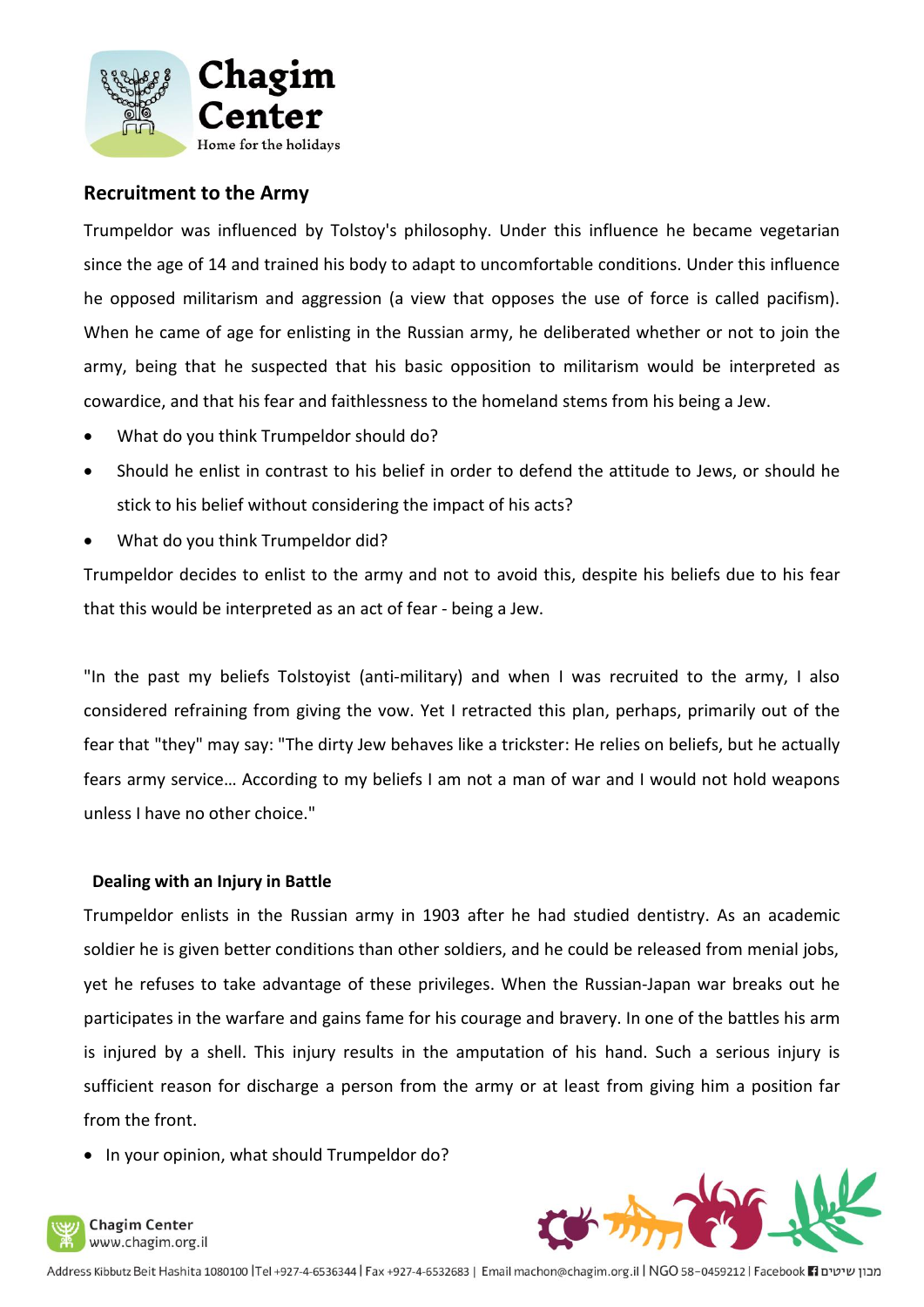

- Should he terminate his term of service and then try to get released from the army, or should he continue to serve at the front despite his injury?
- What do you think Trumpeldor did?

Trumpeldor approaches his commanders and asks to continue battling with his comrades despite his amputated arm. His request is received with great amazement and he is given a badge of honor. And the commander issues the following announcement to his battalion:

Sergeant of the Seventh Company, Joseph Trumpeldor, writes a request to his company officer: "I have one arm left, but it is the right hand. Since I wish to continue to battle alongside my comrades, I ask his honor, to support my request by giving me a sword and my dagger". These words ought to be written with golden letters in the annals of our troop. And they ought to be especially praised since this concerns a Jew -I am sure that every officer and soldier in this battalion and I at their lead, know how to honor this type of self-sacrifice for the homeland…"

#### **In Captivity**

Trumpeldor enlists in the Russian army. He fights bravely in the Russian-Japan war, looses his hand and returns to battle with his friends, for which he is given a badge of honor, and a rank promotion. In 1905 he falls in Japanese captivity, together with many soldiers. The captives are divided into camps according to their religion. Trumpeldor is imprisoned with other Jewish soldiers. Many soldiers do not know how to read or write, and their behavior is contemptible and disrespectful. Trumpeldor has no official role in the camp.

- What should Trumpeldor do?
- Should he keep away from the inferior Jewish soldiers?
- Should he try to influence them, educate them and concern himself with their needs? By what right and authority could he act?
- What do you think Trumpeldor did in this situation?

Trumpeldor started taking action to arrange the life in the captives' camp: He established a loan fund, from which funds were taken to build several workshops, a barbershop, a shoemaker etc. He arranged a school teaching various subjects to analphabets. With the lack of schoolbooks on hand,



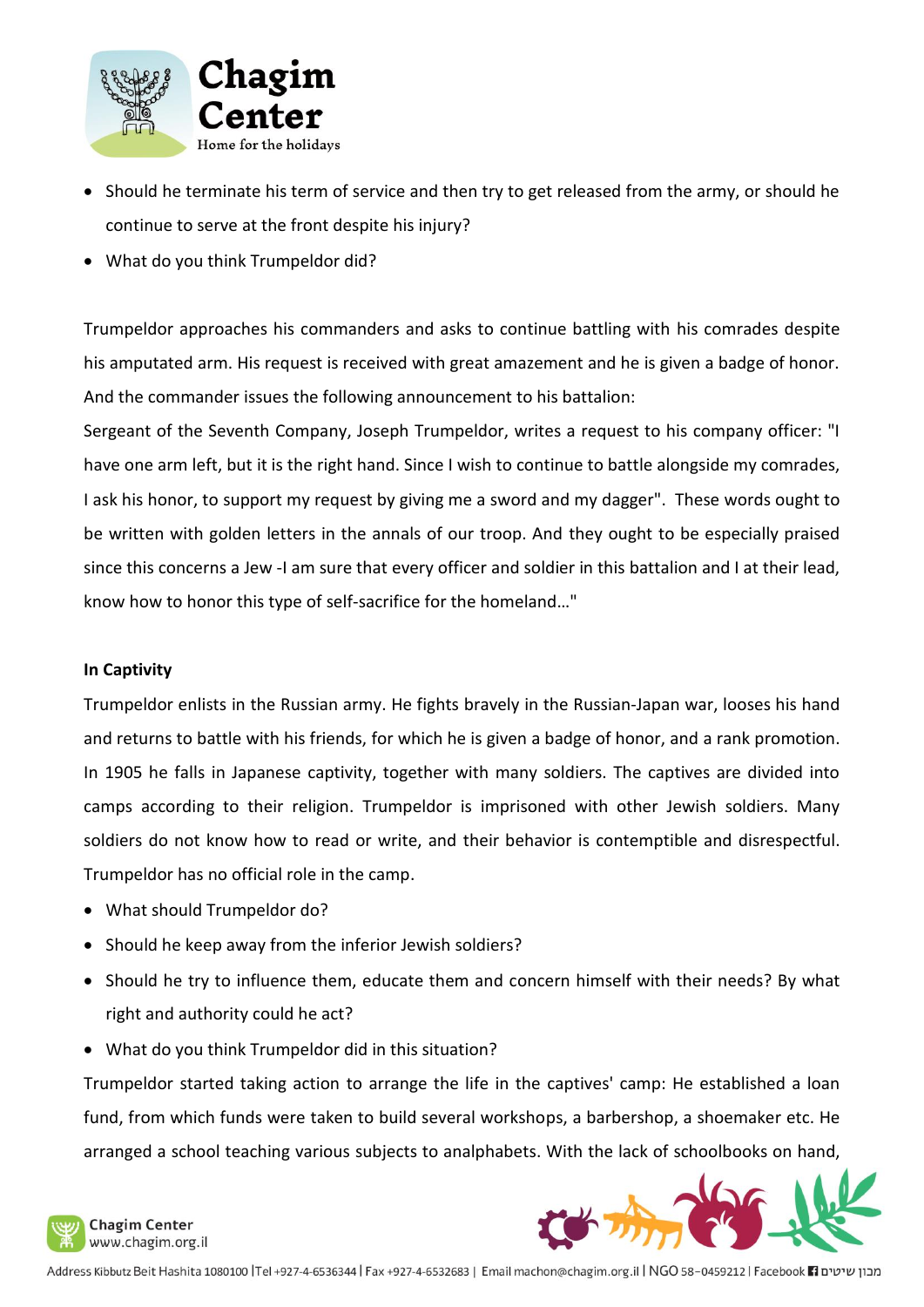

he wrote them himself. He arranged a library and a theatrical band, he assisted in obtaining religious items and was especially engaged in Zionist activities. He established a Zionist Association, published a newspaper, of which he was the editor and the writer of most of the articles. In the Zionist Society Trumpeldor began to develop his ideas for the establishment of colonies of cooperative workers in Israel**.** In the city of Takaishi, Japan, in which the captive's camp was located, an exhibition was put up in memory of Joseph Trumpeldor. It turns out that the respectable way Trumpeldor represented the Jewish captives to the administration of the camp and his charismatic image of a warrior with a single arm, generate appreciation and admiration in Japan till today. For his activities in the Prison Camp, Trumpeldor was given yet another honorary medal from the Russian Czar (king) and a prosthetic hand from the Czarina (the queen).

### **Immigration to Israel and Fulfillment of Group Residency**

Back in his days of his army service, Trumpeldor was preoccupied with the Zionist idea of immigration to Israel and organization of independent Jewish life. During his days of captivity in Japan he consolidated the idea of Jewish cooperative agricultural colonies. With his release, he begins to take action to materialize the idea. Yet there are many obstacles on the way. There are no means of purchasing land nor working tools. There is a necessity to locate partners and to train them for work. The land is far, desolate and under-developed, and there is a lack of a work force. At that time, very few Jews lived in Israel, among which the farmers were even a lesser percentage. And these lived in the colonies of Baron Rothschild (managed and financially supported by the baron, as opposed to being independent). Trumpeldor is deliberating, with his friend, Tzvi Shatz about when to immigrate to Israel and how to materialize the plan.

- In your option, what ought Trumpeldor do? Should he take advantage if his position as a famous warrior, and live a comfortable life in Russia? Should he give up the implementation of his idea and promote Zionism in Russia with propaganda, raising funds etc.? Should he immigrate to Israel and join existing frameworks? Should he try to implement the idea of a cooperative agricultural society despite the hardships, the poverty, the lack of experience and the hunger?
- What do you think Trumpeldor did?



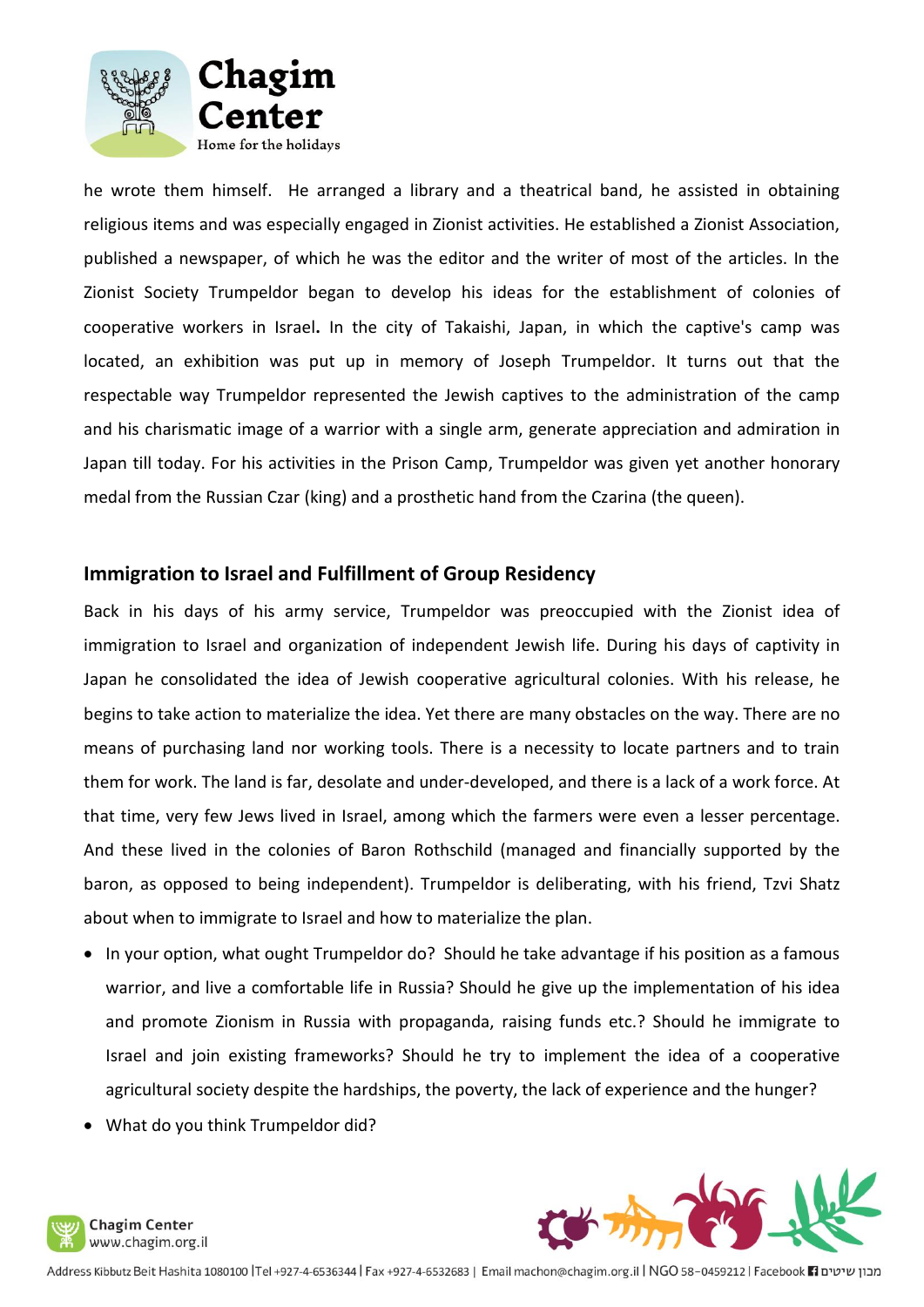

Trumpeldor takes measures to organize the group and to obtain the means for immigration and settlement. He warns his friend, Tzvi Shatz to refrain from immigrating too soon, before getting trained for work and for living under difficult conditions. Following a period of prearrangements, a gathering of a small group of friends, and consolidation of the ideas, Trumpeldor and his friends immigrate together as a group headed towards the colony of Migdal, in order to train themselves with agricultural work. The dire conditions of hunger and depravation, lead to tension within the small group and Trumpeldor demands hard work and readiness to live with the bare minimum. After several months, the group dissipates, yet all of its members continue their paths, each attempting to fulfil the principle of a Jewish-cooperative – agricultural settlement in his/her way. Trumpeldor does not give up and blames the small size of the group as the reason for failure, and begins to devise a plan for a cooperative agricultural colony or to create a network of colonies. These ideas are to materialize later on by the Halutz Movement, the Labor Brigade and the Large Kibbutz.

Trumpeldor writes the following to his parents from his captivity camp in Japan:

It seems to me that now is the time to initiate actual Zionist activities, for this reason, dear parents, we have resolved to immigrate to the Land of Israel now, with no delay. And my group is a good one: almost all of them are craftsmen, straight people, who know how to work. We shall return to Russia, to seek the necessary means, and after a short while, we'll go out to the Land of Israel to work there. We're all single and as such we'll set out to establish the colony and we would be able to marry women afterwards. We may possibly find a few others that are honest and have good natures, who would be suitable for us and would agree to live as we wish to- the life of a commune and perhaps also you and more of our people may immigrate and join us.





Address Kibbutz Beit Hashita 1080100 |Tel +927-4-6536344 | Fax +927-4-6532683 | Email machon@chagim.org.il | NGO 58-0459212 | Facebook | מבון שיטים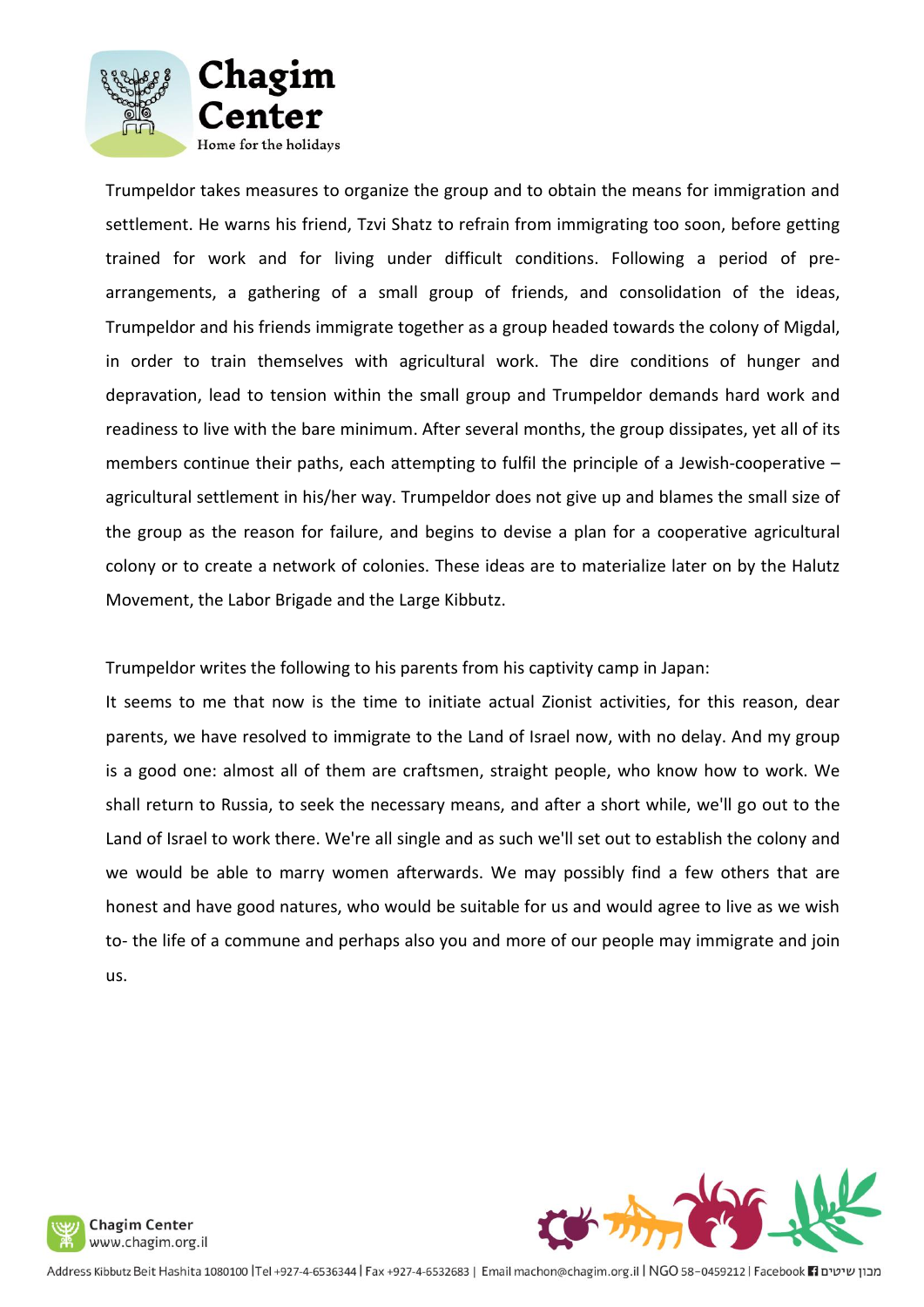

#### **Establishment of the Hebrew Legions**

After immigrating to Israel, and following a hard period of trials to fulfil the plan of creating a cooperative Jewish settlement, WW1 breaks out. Russia and Turkey (who governed Israel at that time) are at war with each other. Trumpeldor and many other Jews who were Russian citizens located in the area governed by Turkey, are forced to leave the land and they arrive to Egypt. Ze'ev Jabotinsky tries to convince Trumpeldor to agree to the idea of establishing a Jewish military force within the British army against the Turks, in order to bring an end to the Turkish rule and to elicit a commitment of the British to support Jews and their wish to settle the Land of Israel after the Jews assist them in their battle. Trumpeldor is convinced, but the British agree to accept only a force of transporters, mule drivers as opposed to a combat force, and on condition that the commander be British. Jabotinsky opposes this. Trumpeldor needs to decide whether to recruit people and to take command over a non-belligerent force, under British command.

• What do you think Trumpeldor should do?

• Should he commit himself to a mission that entails danger, yet lacks honor and prestige? Should he agree to the condition of British command, while it's not positive that the goal of creating a Hebrew battle force and the commitment of the British would be obtained? Should he continue despite the opposition of Jabotinsky|?

• What do you think Trumpeldor did?

Trumpeldor takes on the task despite Jabotinsky's reservations. He succeeds at recruiting people, most of whom lack military training. The force is sent to a most difficult front (Gallipoli in Italy) and is treated with contempt by the British command. The conditions are difficult and dangerous and Trumpeldor is compelled to use strict disciplinary measures to prevent the troop from falling apart, due to injuries and casualties, low motivation and instances of desertion and obstinacy. In addition, he must fulfil the orders of the British commander, even when he does not agree with him. Thanks to his personality, his personal example and discipline, Trumpeldor manages, with great difficulty, to keep the company under his command from disintegrating, unlike the two other companies of the battalion. Despite his strict policies he was able to even gain some enthusiastic supporters.



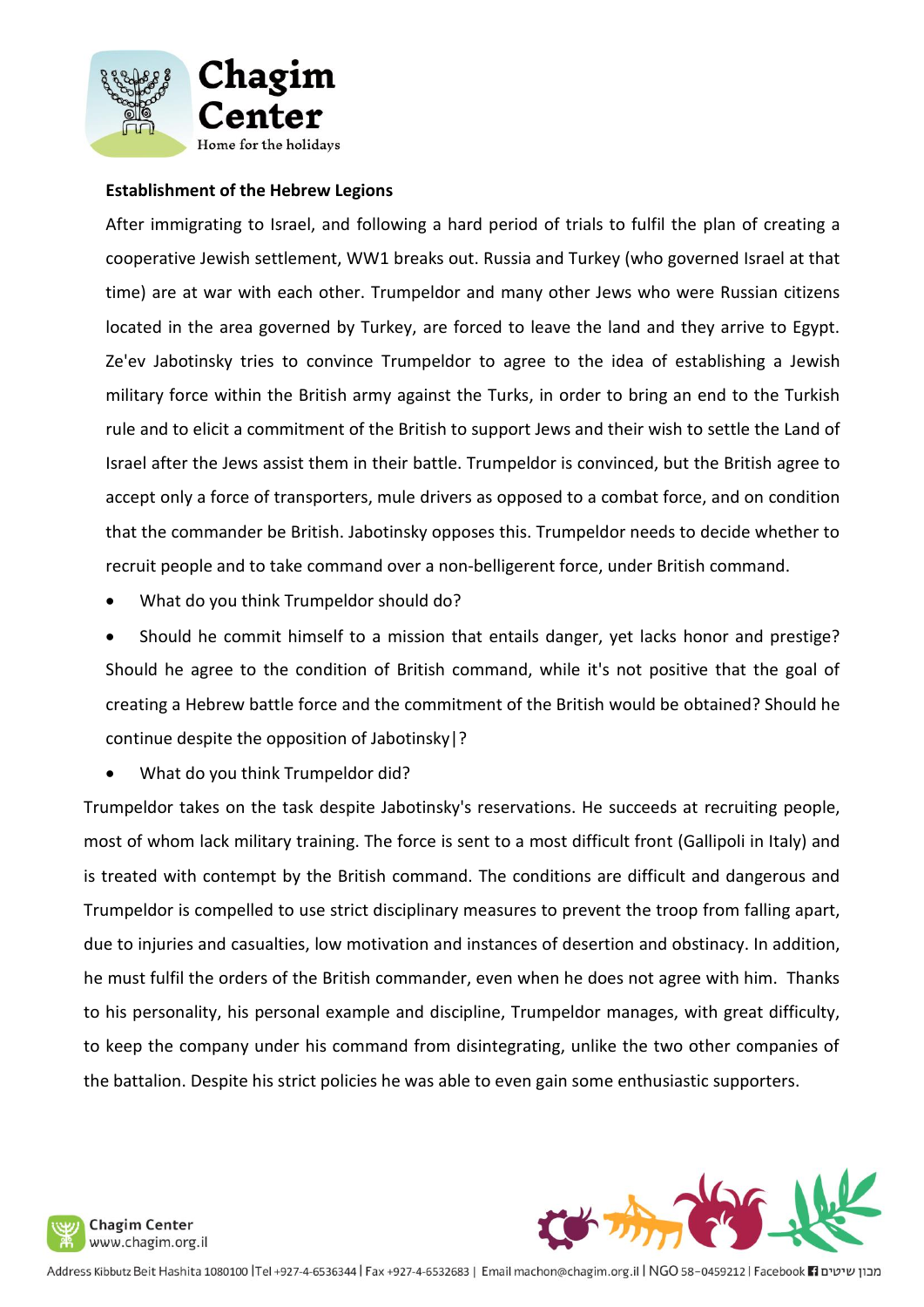

#### **Defending Tel Hai**

Trumpeldor, who in that period leads the "Halutz" organization in the Diaspora, which organizes Jews and trains them for Aliya, is summoned by the Committee of Defense to assist with the protection of the settlements in the Galilee. The settlements of the Galilee were located in the territory under French control while the rest of the Land of Israel was under British rule. The Galilee region had a large Arab population, and there were confrontations between the French authorities and the Arab inhabitants. The French, whose control over the area was inadequate and the isolation of the small Jewish settlements led to a controversy about whether to evacuate the settlements and concentrate the few forces into locations that could be protected or try to maintain them despite the difficulties and the limited forces. In the days leading up to the attack, the settlements had requested assistance from the commanders of Hashomer, but the aid did not arrive.

- What, in your opinion, ought Trumpeldor do? Should he respond positively to the request to aid in defense of the Galilee settlements? Should he remain there despite the small number of settlers and the evaluation that it would be impossible to defend the settlements under such circumstances? Should he retreat and persuade his young partners to abandon the settlement?
- How should he handle the lack of assistance from the Galilee Command?
- What, in your opinion, did Trumpeldor do?

Trumpeldor, who was called to assist with the defense over the Galilee settlements, arrives at Tel Hai and remains there with the young people who were already there, for about two months, despite his wish to return abroad. Although Trumpeldor, himself, opposed the continued existence of these settlements, when he was called to stand at their side, he committed himself to the task. He tried to ask for help from the Committee of Defense and this is what he wrote to them: "A new generation, Jews of the Land of Israel, who are free, are located on the border, ready to sacrifice their souls over the protection of this boundary and there – in the center of Israel, there are endless negotiations, whether to approve the budget or not, in other words: whether to assist the defenders of the homeland or not".

On that very day, Arabs from the surrounding area asked to enter the courtyard of Tel Hai to check whether or not French soldiers are hiding within. After they are admitted, the Arabs open fire and a